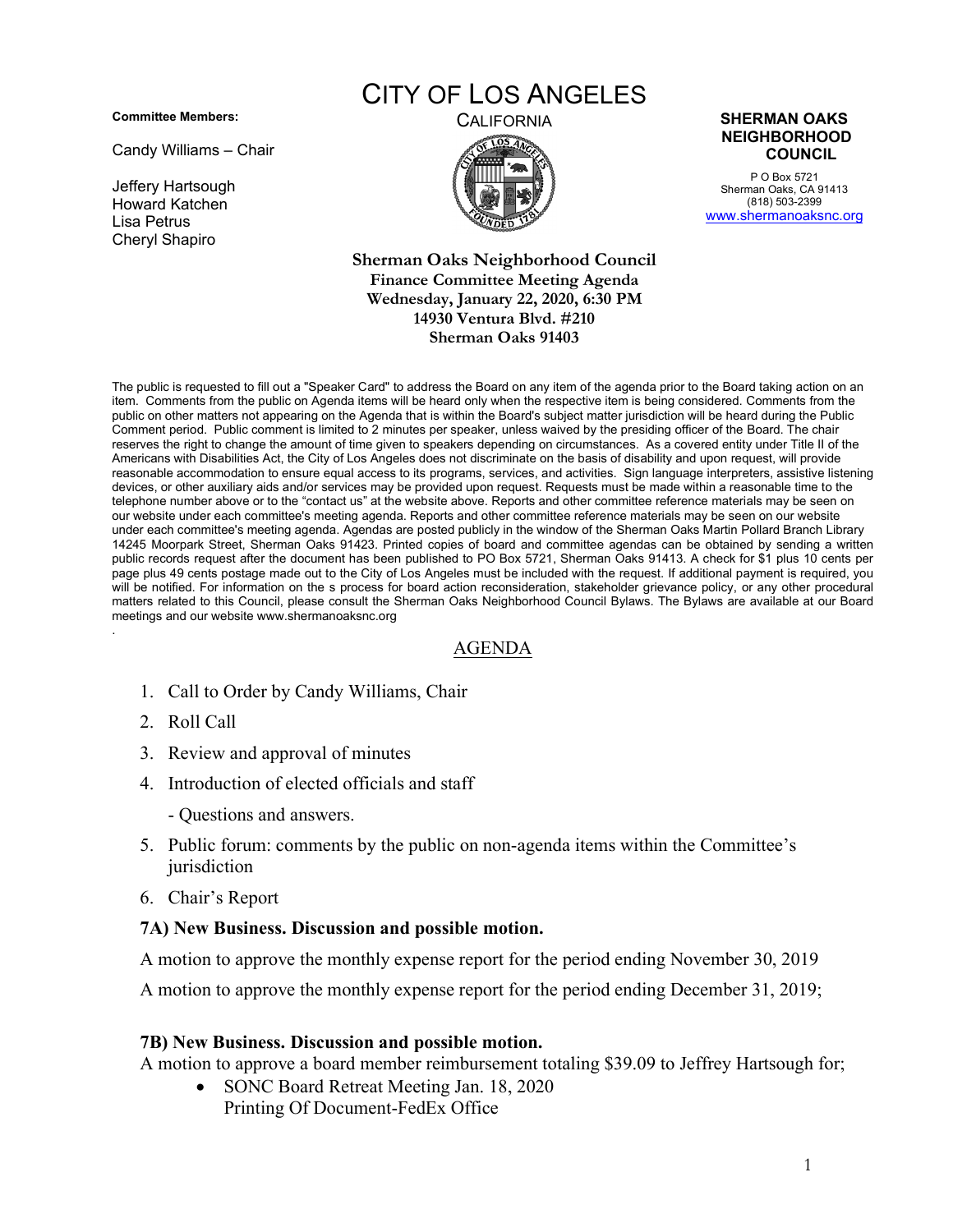8) Committee Business

9). Announcements from the Committee on subject matters within SONC's jurisdiction

10) Adjourn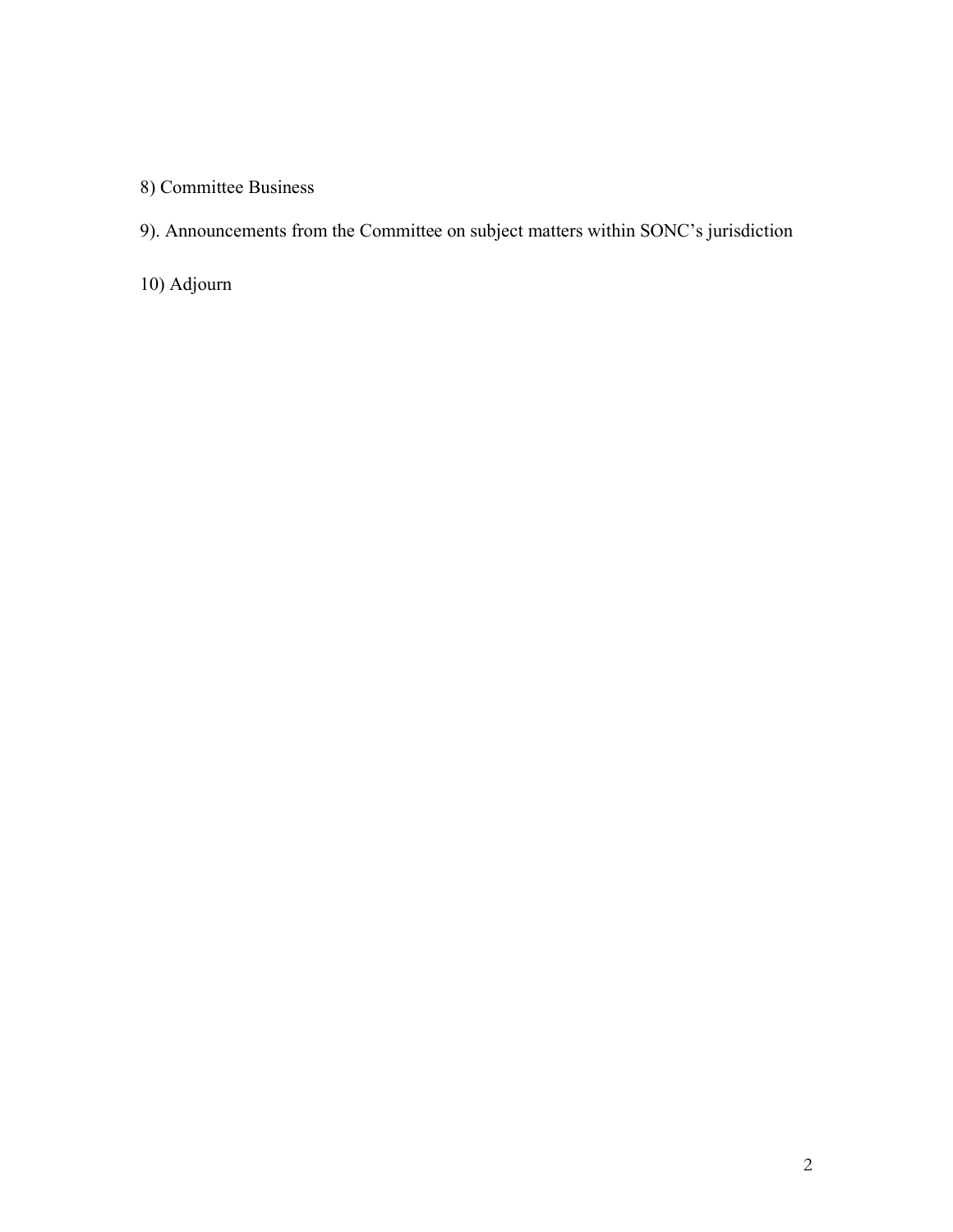#### **Committee Members:**

Candy Williams – Chair Jeffrey Hartsough Howard Katchen Lisa Petrus Cheryl Shapiro

# CITY OF LOS ANGELES



**SHERMAN OAKS NEIGHBORHOOD COUNCIL**

P O Box 5721 Sherman Oaks, CA 91413 (818) 503-2399 www.shermanoaksnc.org

**Sherman Oaks Neighborhood Council Finance Committee Meeting Minutes Wednesday, December 18, 2019 6:30 PM 14930 Ventura Blvd., #210 Sherman Oaks 91403**

The public is requested to fill out a "Speaker Card" to address the Board on any item of the agenda prior to the Board taking action on an item. Comments from the public on Agenda items will be heard only when the respective item is being considered. Comments from the public on other matters not appearing on the Agenda that is within the Board's subject matter jurisdiction will be heard during the Public Comment period. Public comment is limited to 2 minutes per speaker, unless waived by the presiding officer of the Board. The chair reserves the right to change the amount of time given to speakers depending on circumstances. As a covered entity under Title II of the Americans with Disabilities Act, the City of Los Angeles does not discriminate on the basis of disability and upon request, will provide reasonable accommodation to ensure equal access to its programs, services, and activities. Sign language interpreters, assistive listening devices, or other auxiliary aids and/or services may be provided upon request. Requests must be made within a reasonable time to the telephone number above or to the "contact us" at the website above. Reports and other committee reference materials may be seen on our website under each committee's meeting agenda. Agendas are posted publicly in the window of the Sherman Oaks East Valley Adult Center 5056 Van Nuys Blvd, Sherman Oaks 91423. Printed copies of board and committee agendas can be obtained by sending a written public records request after the document has been published to PO Box 5721, Sherman Oaks 91413. A check for \$1 plus 10 cents per page plus 49 cents postage made out to the City of Los Angeles must be included with the request. If additional payment is required, you will be notified. For information on the s process for board action reconsideration, stakeholder grievance policy, or any other procedural matters related to this Council, please consult the Sherman Oaks Neighborhood Council Bylaws. The Bylaws are available at our Board meetings and our websit[e www.shermanoaksnc.org](http://www.shermanoaksnc.org/)

### Minutes of the Finance Committee

- 1. Meeting called to order by Chair, Candy Williams at 6:30 PM
- 2. Present C. Williams, H. Katchen, L. Petrus, C. Shapiro
- 3. Minutes for November were submitted for approval. Motion to accept minutes by H. Katchen, seconded by, Candy Williams. Vote was unanimous.
- 4. No public officials were present.
- 5. No public comments.
- 6. Chair report, possible Animal Welfare Committee to be established. SONC retreat at the Sherman Oaks Galleria for board members expense will be approximately \$500.

## 7. **THE FOLLOWING ACTIONS WERE TAKEN**:

Item 7A, expense report for period ending November 30, 2109 was reviewed approval. Motion was approved unanimously.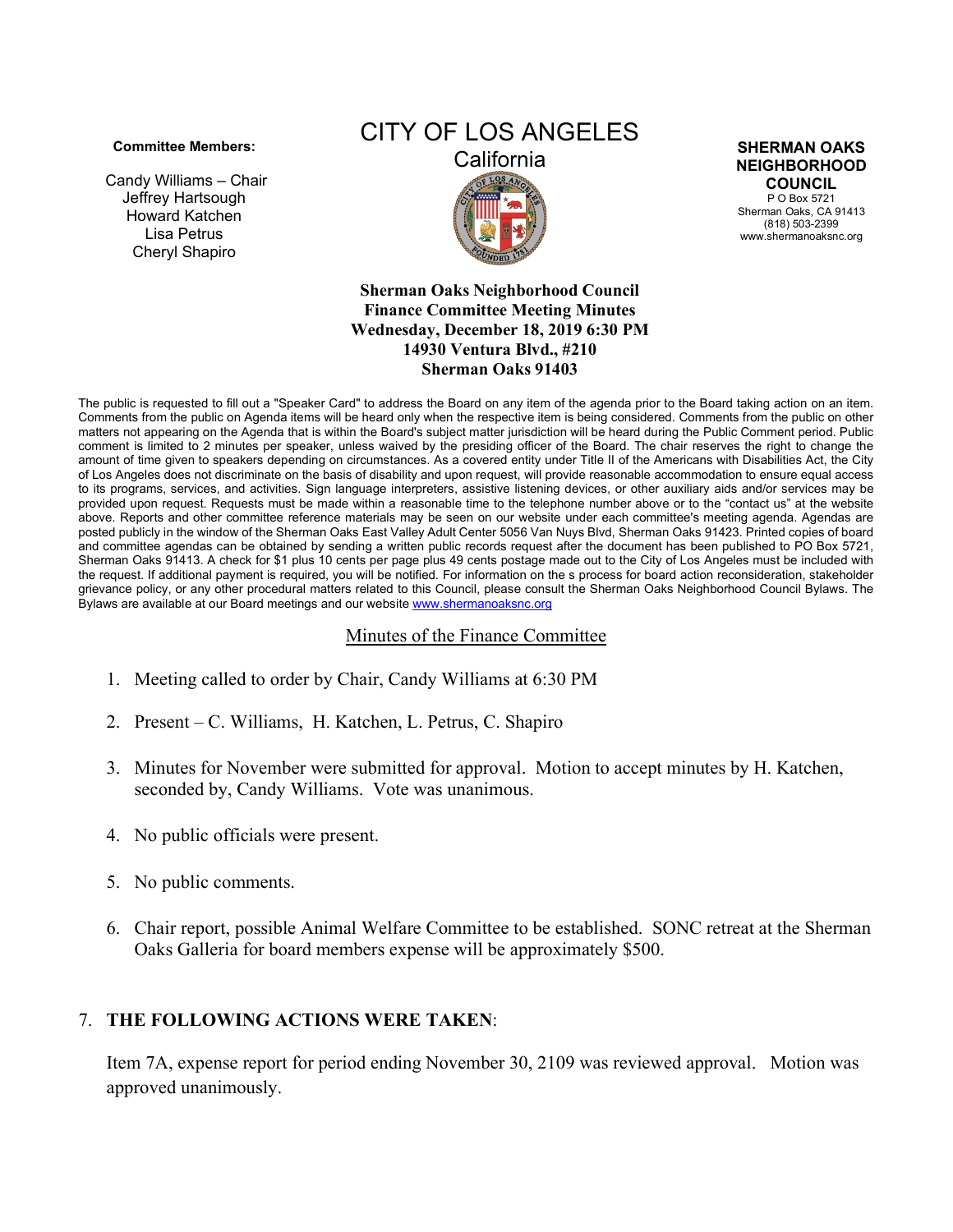New business item 7B, motion for funding up to \$2,725 for graffiti proofing of painted utility boxes was discussed. The City will not remove graffiti from boxes they will just paint over the art work. Vicki Nussbaum, Chamber of Commerce Foundation board member, presented and submitted a Neighborhood Purpose Grant request for this expenditure. NPG needed to be amended for the math was not accurate. Chamber of Commerce will be matching funds. Motion to approve NPG for \$2,725 for this project was passed unanimously.

White paper on art work will be reviewed on Saturday by the Budget Advocates.

There were no other business items or announcements from the Committee on subject matters within SONC's jurisdiction.

Meeting was adjourned at 7:08 PM.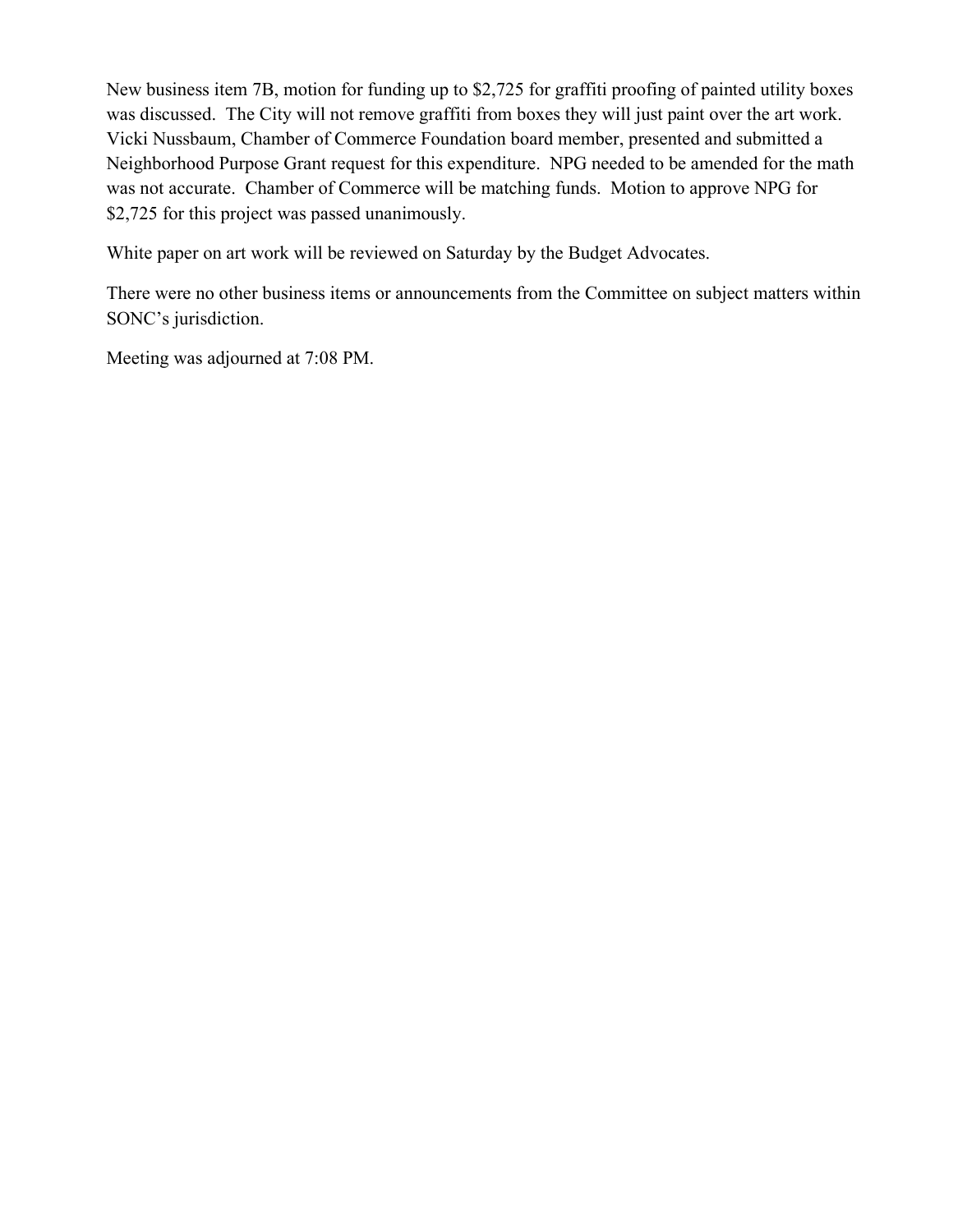# **Monthly Expenditure Report (Regenerated)**



## **Reporting Month: November 2019**

**Budget Fiscal Year: 2019-2020**

**NC Name: Sherman Oaks Neighborhood Council**

| <b>Monthly Cash Reconciliation</b> |                    |                             |             |                    |                      |  |  |
|------------------------------------|--------------------|-----------------------------|-------------|--------------------|----------------------|--|--|
| <b>Beginning Balance</b>           | <b>Total Spent</b> | Remaining<br><b>Balance</b> | Outstanding | <b>Commitments</b> | <b>Net Available</b> |  |  |
| \$46631.61                         | \$689.99           | \$45941.62                  | \$3809.04   | \$0.00             | \$42132.58           |  |  |

| <b>Monthly Cash Flow Analysis</b>       |                       |                                         |                                         |                                  |                      |  |  |
|-----------------------------------------|-----------------------|-----------------------------------------|-----------------------------------------|----------------------------------|----------------------|--|--|
| <b>Budget Category</b>                  | <b>Adopted Budget</b> | <b>Total Spent this</b><br><b>Month</b> | <b>Unspent Budget</b><br><b>Balance</b> | <b>Outstanding</b>               | <b>Net Available</b> |  |  |
| Office                                  |                       | \$422.50                                |                                         | \$309.04                         |                      |  |  |
| Outreach                                | \$38000.00            | \$267.49                                | \$34421.22                              | \$0.00                           | \$34112.18           |  |  |
| Elections                               |                       | \$0.00                                  |                                         | \$0.00                           |                      |  |  |
| Community<br><b>Improvement Project</b> | \$0.00                | \$0.00                                  | \$0.00                                  | \$0.00                           | \$0.00               |  |  |
| Neighborhood Purpose<br>Grants          | \$4000.00             | \$0.00                                  | \$4000.00                               | \$3500.00                        | \$500.00             |  |  |
| Funding Requests Under Review: \$0.00   |                       |                                         | Encumbrances: \$0.00                    | Previous Expenditures: \$2888.79 |                      |  |  |

| <b>Expenditures</b> |                                         |             |                                                       |                                      |              |              |  |  |
|---------------------|-----------------------------------------|-------------|-------------------------------------------------------|--------------------------------------|--------------|--------------|--|--|
| #                   | Vendor                                  | <b>Date</b> | <b>Description</b>                                    | <b>Budget Category</b>               | Sub-category | <b>Total</b> |  |  |
| 1                   | <b>RALPHS #0702</b>                     | 11/18/2019  | (Credit card transaction)                             | General<br>Operations<br>Expenditure | Outreach     | \$9.38       |  |  |
| $\overline{2}$      | SUBWAY 03018934                         | 11/19/2019  | (Credit card transaction)                             | General<br>Operations<br>Expenditure | Outreach     | \$144.00     |  |  |
| 3                   | <b>RALPHS #0702</b>                     | 11/20/2019  | (Credit card transaction)                             | General<br>Operations<br>Expenditure | Outreach     | \$11.98      |  |  |
| 4                   | <b>GOODWAY PRINT</b><br><b>AND COPY</b> | 11/20/2019  | (Credit card transaction)                             | General<br>Operations<br>Expenditure | Outreach     | \$83.82      |  |  |
| 5                   | <b>GOODWAY PRINT</b><br>AND COPY        | 11/21/2019  | (Credit card transaction)                             | General<br>Operations<br>Expenditure | Outreach     | \$18.31      |  |  |
| 6                   | Kalban Architects                       | 10/21/2019  | A motion to approve the<br>Administrative Package for | General<br>Operations<br>Expenditure | Office       | \$320.00     |  |  |
| 7                   | THE WEB<br>CORNER, INC.                 | 11/12/2019  | A motion to approve the<br>Administrative Package for | General<br>Operations<br>Expenditure | Office       | \$102.50     |  |  |
|                     | Subtotal:                               |             |                                                       |                                      |              | \$689.99     |  |  |

**Outstanding Expenditures**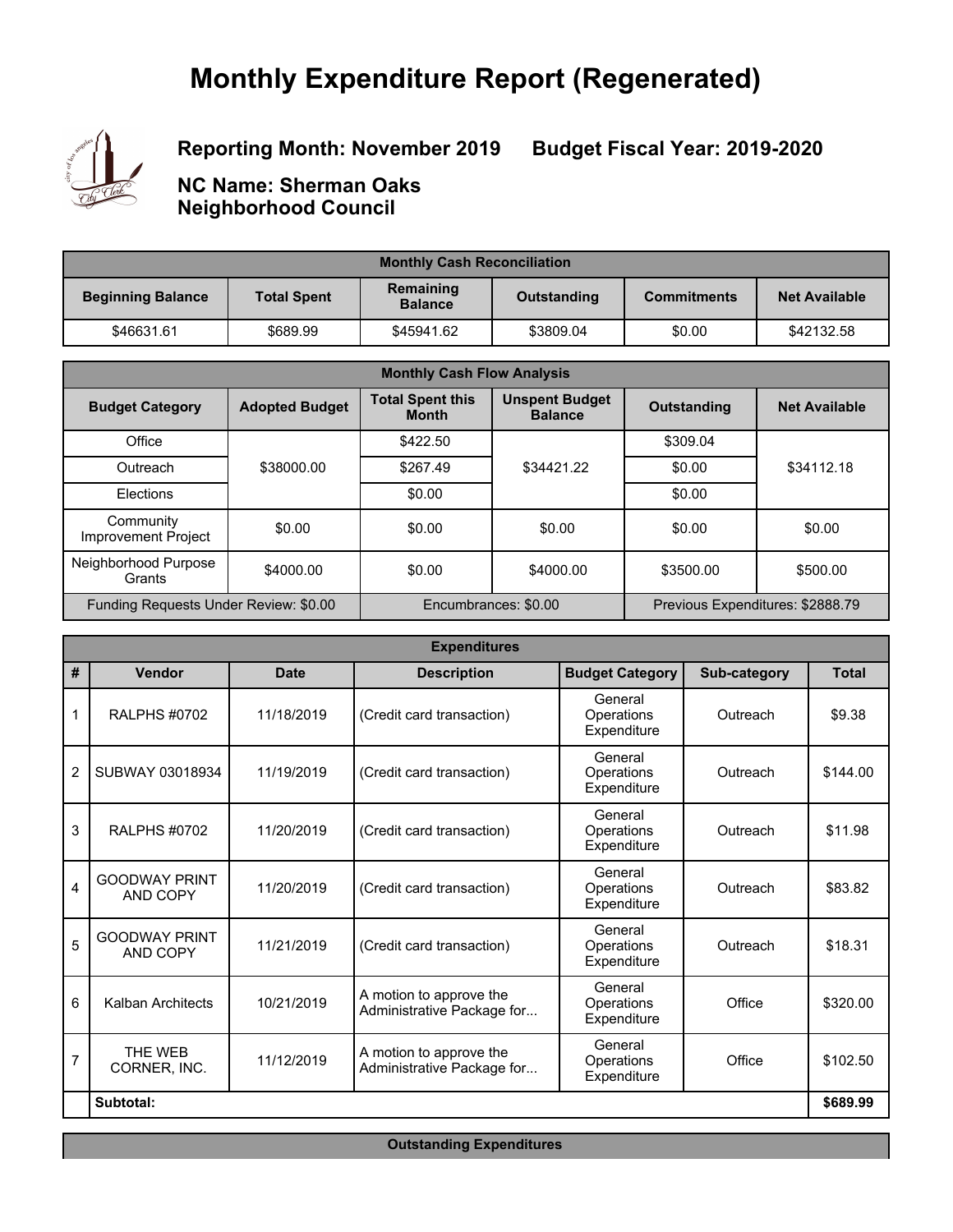| #              | <b>Vendor</b>                                       | <b>Date</b> | <b>Description</b>                                    | <b>Budget</b><br>Category            | Sub-category | <b>Total</b> |
|----------------|-----------------------------------------------------|-------------|-------------------------------------------------------|--------------------------------------|--------------|--------------|
| 1              | THE WEB CORNER, INC.                                | 10/17/2019  | A motion to approve the<br>Administration Packet for  | General<br>Operations<br>Expenditure | Office       | \$102.50     |
| $\overline{2}$ | THE WEB CORNER, INC.                                | 10/21/2019  | A motion to approve the<br>Administration Packet for  | General<br>Operations<br>Expenditure | Office       | \$43.00      |
| 3              | AT&T Messaging                                      | 11/12/2019  | A motion to approve the<br>Administration Packet for  | General<br>Operations<br>Expenditure | Office       | \$45.78      |
| 4              | Parents, Teachers/Educators<br>& Students in Action | 11/27/2019  | A motion to approve e<br>Neighl)(I(hoo                | Neighborhood<br>Purpose<br>Grants    |              | \$2500.00    |
| 5              | THE WEB CORNER, INC.                                | 12/05/2019  | A motion to approve<br>Administrative Package for Fis | General<br>Operations<br>Expenditure | Office       | \$102.50     |
| 6              | Crosstown LA\USC                                    | 12/09/2019  | A motion to approve a<br>Neighborhood Purposes Grant  | Neighborhood<br>Purpose<br>Grants    |              | \$1000.00    |
| 7              | AT&T Messaging                                      | 12/16/2019  | A motion to approve the<br>Administration Packet for  | General<br>Operations<br>Expenditure | Office       | \$15.26      |
|                | <b>Subtotal: Outstanding</b>                        |             |                                                       |                                      |              | \$3809.04    |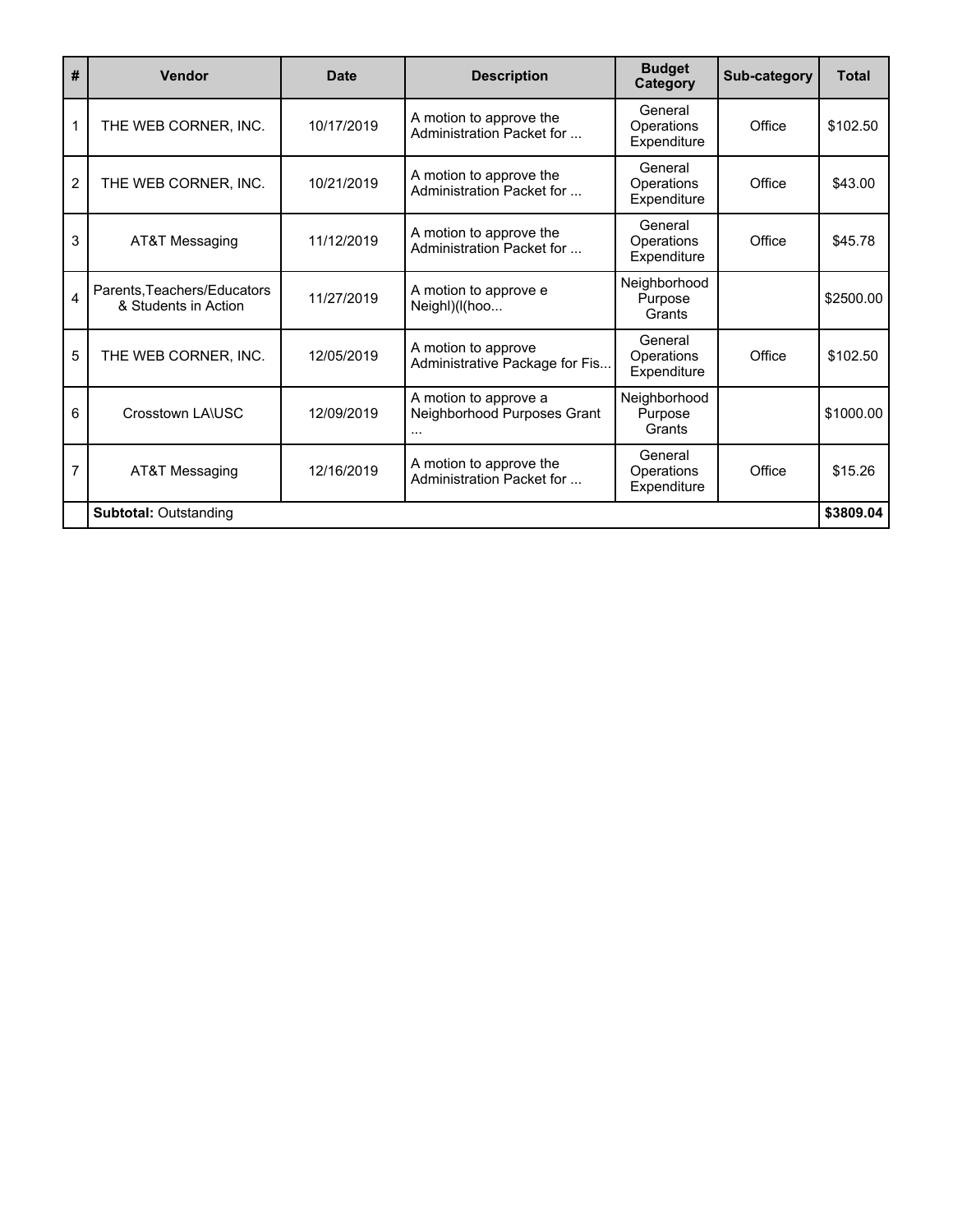# **Monthly Expenditure Report (Regenerated)**



# **Reporting Month: December 2019**

**Budget Fiscal Year: 2019-2020**

**NC Name: Sherman Oaks Neighborhood Council**

| <b>Monthly Cash Reconciliation</b> |                    |                             |             |                    |                      |  |  |
|------------------------------------|--------------------|-----------------------------|-------------|--------------------|----------------------|--|--|
| <b>Beginning Balance</b>           | <b>Total Spent</b> | Remaining<br><b>Balance</b> | Outstanding | <b>Commitments</b> | <b>Net Available</b> |  |  |
| \$45941.62                         | \$2974.35          | \$42967.27                  | \$1145.50   | \$0.00             | \$41821.77           |  |  |

| <b>Monthly Cash Flow Analysis</b>       |                       |                                         |                                         |                                  |                      |  |  |
|-----------------------------------------|-----------------------|-----------------------------------------|-----------------------------------------|----------------------------------|----------------------|--|--|
| <b>Budget Category</b>                  | <b>Adopted Budget</b> | <b>Total Spent this</b><br><b>Month</b> | <b>Unspent Budget</b><br><b>Balance</b> | <b>Outstanding</b>               | <b>Net Available</b> |  |  |
| Office                                  |                       | \$261.15                                |                                         | \$145.50                         |                      |  |  |
| Outreach                                | \$38000.00            | \$213.20                                | \$33946.87                              | \$0.00                           | \$33801.37           |  |  |
| Elections                               |                       | \$0.00                                  |                                         | \$0.00                           |                      |  |  |
| Community<br><b>Improvement Project</b> | \$0.00                | \$0.00                                  | \$0.00                                  | \$0.00                           | \$0.00               |  |  |
| Neighborhood Purpose<br>Grants          | \$4000.00             | \$2500.00                               | \$1500.00                               | \$1000.00                        | \$500.00             |  |  |
| Funding Requests Under Review: \$0.00   |                       |                                         | Encumbrances: \$0.00                    | Previous Expenditures: \$3578.78 |                      |  |  |

|                | <b>Expenditures</b>                                 |             |                                                       |                                      |              |              |  |  |  |
|----------------|-----------------------------------------------------|-------------|-------------------------------------------------------|--------------------------------------|--------------|--------------|--|--|--|
| #              | Vendor                                              | <b>Date</b> | <b>Description</b>                                    | <b>Budget</b><br>Category            | Sub-category | <b>Total</b> |  |  |  |
| 1              | <b>RALPHS #0702</b>                                 | 12/09/2019  | (Credit card transaction)                             | General<br>Operations<br>Expenditure | Office       | \$28.79      |  |  |  |
| $\overline{2}$ | <b>GOODWAY PRINT AND</b><br><b>COPY</b>             | 12/09/2019  | (Credit card transaction)                             | General<br>Operations<br>Expenditure | Office       | \$55.41      |  |  |  |
| 3              | <b>GOODWAY PRINT AND</b><br><b>COPY</b>             | 12/20/2019  | (Credit card transaction)                             | General<br>Operations<br>Expenditure | Office       | \$13.41      |  |  |  |
| 4              | <b>COPY HUB LLC</b>                                 | 12/02/2019  | (Credit card transaction)                             | General<br>Operations<br>Expenditure | Outreach     | \$69.20      |  |  |  |
| 5              | SUBWAY 03018934                                     | 12/10/2019  | (Credit card transaction)                             | General<br>Operations<br>Expenditure | Outreach     | \$144.00     |  |  |  |
| 6              | AT&T Messaging                                      | 11/12/2019  | A motion to approve the<br>Administration Packet for  | General<br>Operations<br>Expenditure | Office       | \$45.78      |  |  |  |
| $\overline{7}$ | Parents, Teachers/Educators<br>& Students in Action | 11/27/2019  | A motion to approve e<br>Neighl)(I(hoo                | Neighborhood<br>Purpose<br>Grants    |              | \$2500.00    |  |  |  |
| 8              | THE WEB CORNER, INC.                                | 12/05/2019  | A motion to approve<br>Administrative Package for Fis | General<br>Operations<br>Expenditure | Office       | \$102.50     |  |  |  |